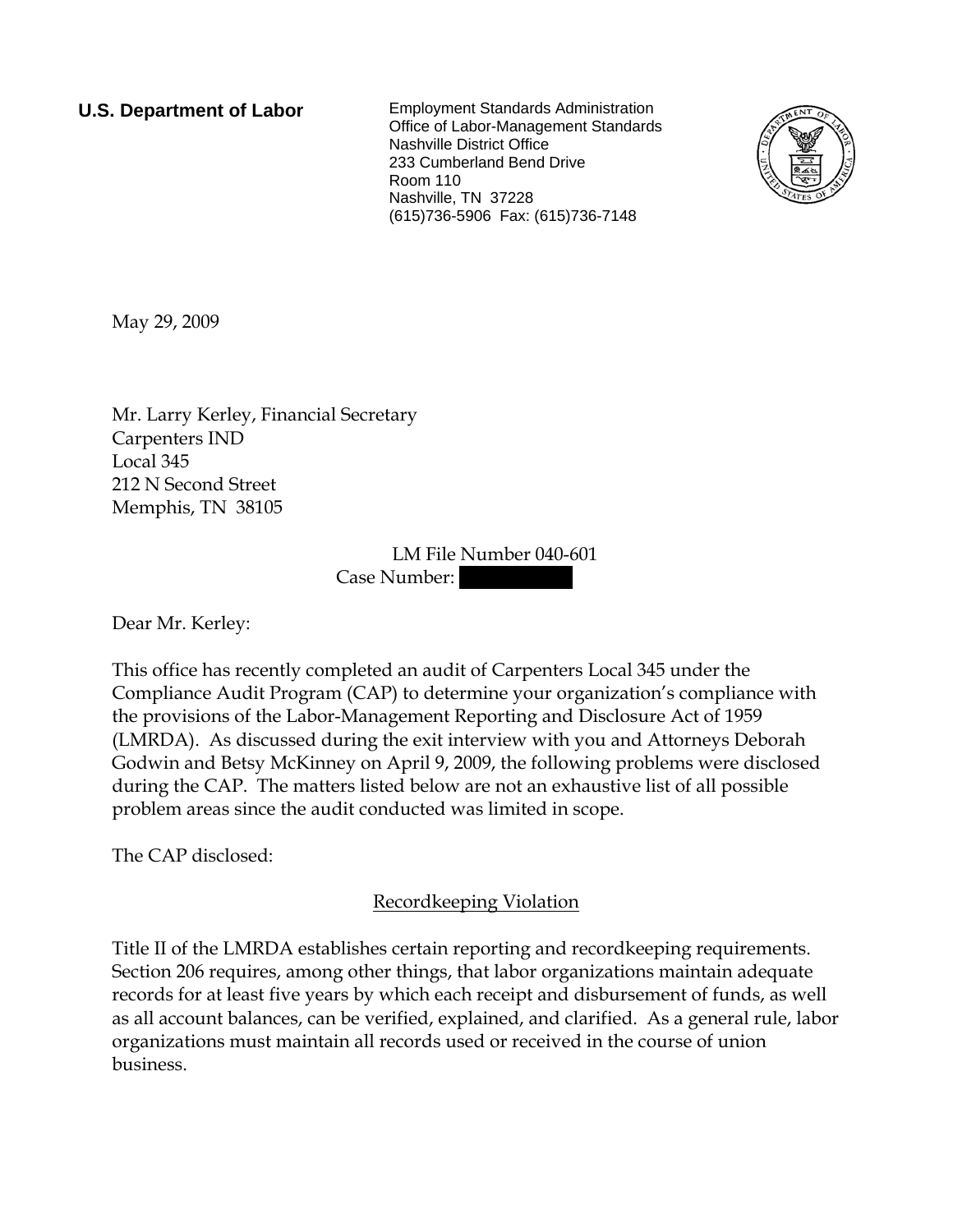Mr. Larry Kerley May 29, 2009 Page 2 of 3

For disbursements, this includes not only original bills, invoices, receipts, vouchers, and applicable resolutions, but also documentation showing the nature of the union business requiring the disbursement, the goods or services received, and the identity of the recipient(s) of the goods or services. In most instances, this documentation requirement can be satisfied with a sufficiently descriptive expense receipt or invoice. If an expense receipt is not sufficiently descriptive, a union officer or employee should write a note on it providing the additional information. For money it receives, the labor organization must keep at least one record showing the date, amount, purpose, and source of that money. The labor organization must also retain bank records for all accounts.

The audit of Local 345 records for fiscal year ending June 30, 2008 revealed the following recordkeeping violation:

Lack of Salary Authorization

Local 345 did not maintain records to verify that the salaries reported in Item 46 (To Employees) of the LM-3 was the authorized amount and therefore was correctly reported. The union must keep a record, such as meeting minutes, to show the current salary authorized by the entity or individual in the union with the authority to establish salaries.

Based on your assurance that Local 345 will retain adequate documentation in the future, OLMS will take no further enforcement action at this time regarding the above violations.

## Reporting Violations

The audit disclosed a violation of LMRDA Section 201(b), which requires labor organizations to file annual financial reports accurately disclosing their financial condition and operations. The Labor Organization Annual Report Form LM-3 filed by Local 345 for fiscal year ending June 30, 2008, was deficient in the following areas:

1. Failure to File Bylaws

The audit disclosed a violation of LMRDA Section 201(a), which requires that a union submit a copy of its revised constitution and bylaws with its LM report when it makes changes to its constitution or bylaws. Local 345 adopted the bylaws of the Tennessee